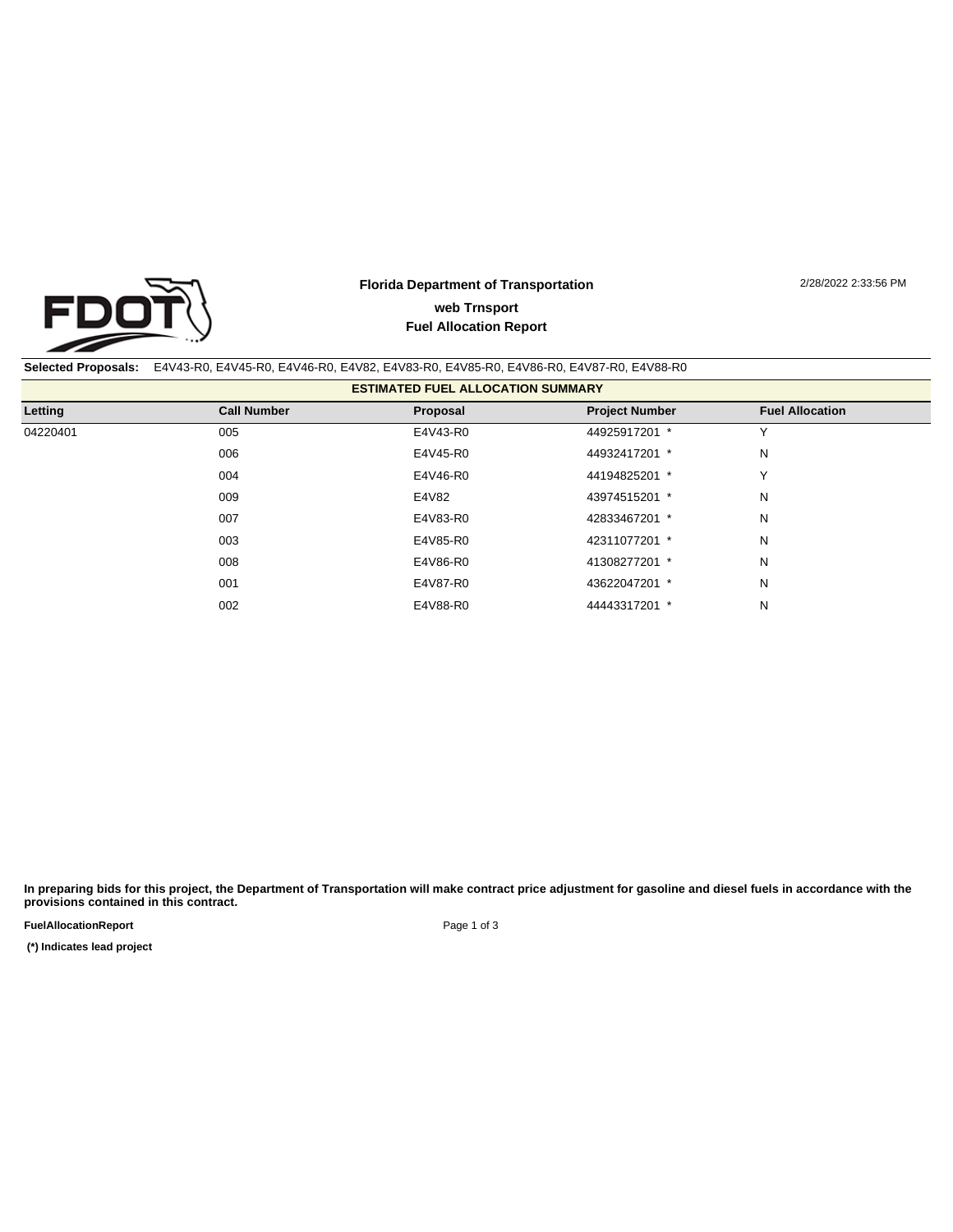

## **Florida Department of Transportation Fuel Allocation Report web Trnsport**

2/28/2022 2:33:56 PM

**ESTIMATED FUEL ALLOCATION DETAIL Proposal No.:** E4V43-R0 **Project No.:** 44925917201 \* **Item Year:** 13 **District:** 04 **County/Section: Conversion Factors DSL3, GAS3 Gallons Item No. Alt. Unit Pay Item Description Gasoline Diesel Quantity Gasoline Diesel** 0339- 1- TN MISCELLANEOUS ASPHALT PAVEMENT 0.0000 2.4685 4.000 0.000 9.874 **44925917201 JOB TOTAL:** 0.000 9.874

**In preparing bids for this project, the Department of Transportation will make contract price adjustment for gasoline and diesel fuels in accordance with the provisions contained in this contract.**

**FuelAllocationReport** 

 **(\*) Indicates lead project** 

Page 2 of 3